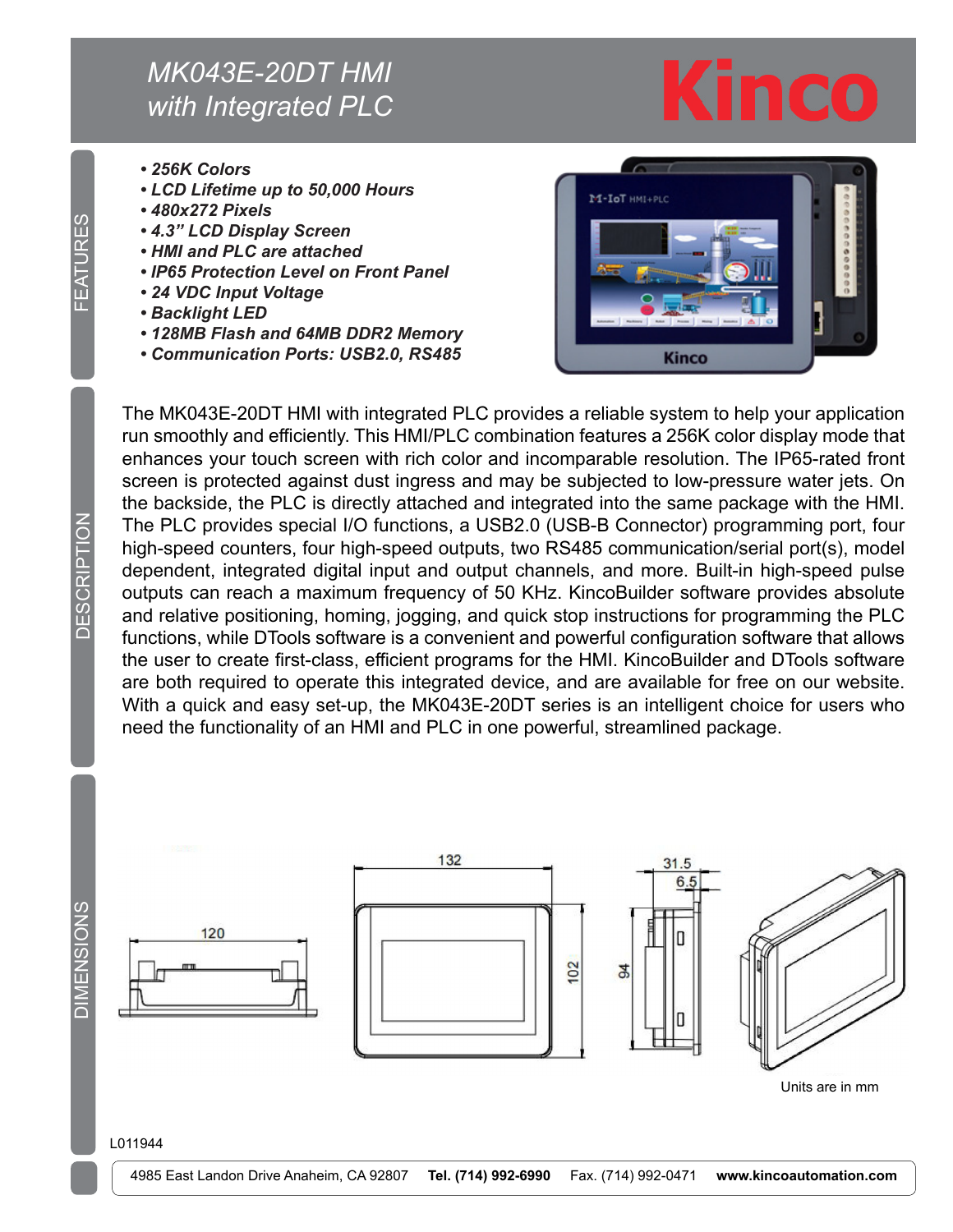## *MK043E-20DT HMI with Integrated PLC*



MK043E-20DT



RS485/CAN (in DB9)

|            | <b>FUNCTION</b> | PIN |
|------------|-----------------|-----|
| Port 1     | Α               | 6   |
|            | B               |     |
| Port 2     | A               | 9   |
|            | B               | 4   |
| CAN        | CANH            | 7   |
|            | CANL            | 2   |
| <b>GND</b> | <b>GND</b>      | 5   |

**WIRING DIAGRAM** WIRING DIAGRAM